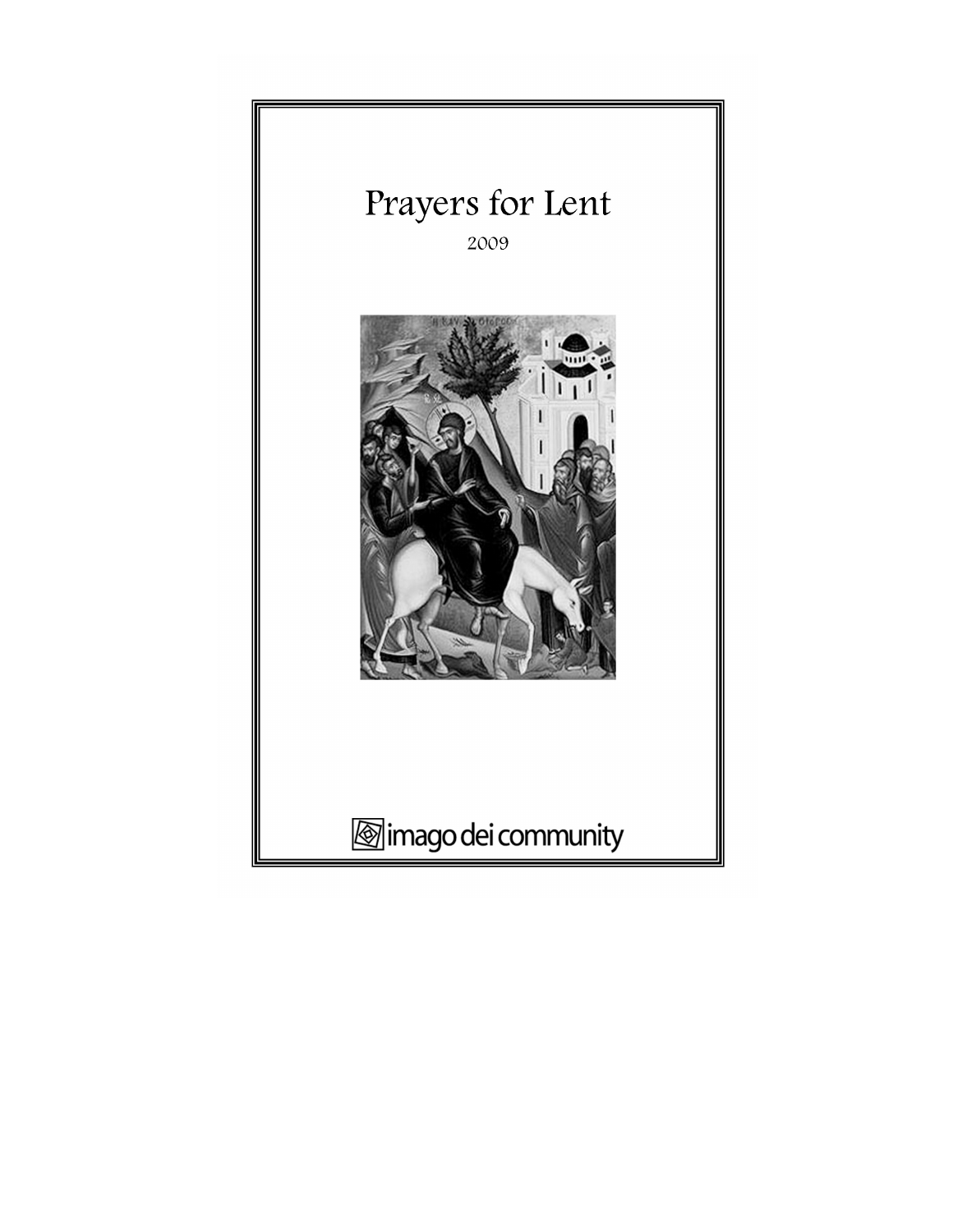# About this Booklet

This booklet is a guide for Imago Dei Community to read and pray through as we journey together this Lenten season. Its purpose is to help us begin to identify with Christ as He makes His journey to the cross. As we read about and meditate upon this story, we are called to both contemplate and respond. We are called to confess, to repent, and to follow in the dust of our Lord. It is a season in which we both recognize our brokenness and recognize the significance of Christ's work for us. We are ultimately driven to rely on the mercy of God, given to us in Christ Jesus our Lord. We would encourage you to read and pray through this daily, not just to get through the page, but to search your soul and deal with what you find.

Let us begin with this Lenten prayer:

It is indeed right and good to give You thanks and praise, almighty God and everlasting Father, through Jesus Christ Your Son. For in these forty days You lead us into the desert of repentance, that through a pilgrimage of prayer and discipline we may grow in grace and learn to be Your people once again. Through fasting, prayer and acts of service You bring us back to Your generous heart. Through study of Your Holy Word You open our eyes to Your presence in the world and free our hands to welcome others into the radiant splendor of Your love.

As we prepare to celebrate the Easter feast with joyful hearts and minds we bless You for Your mercy and join with saints and angels for ever praising You and saying: May God the Father, who does not despise the broken spirit, give to us a contrite heart. May Christ, who bore our sins in his body on the tree, heal us by his wounds. May the Holy Spirit, who leads us into all truth, speak to us words of pardon and peace.

Amen.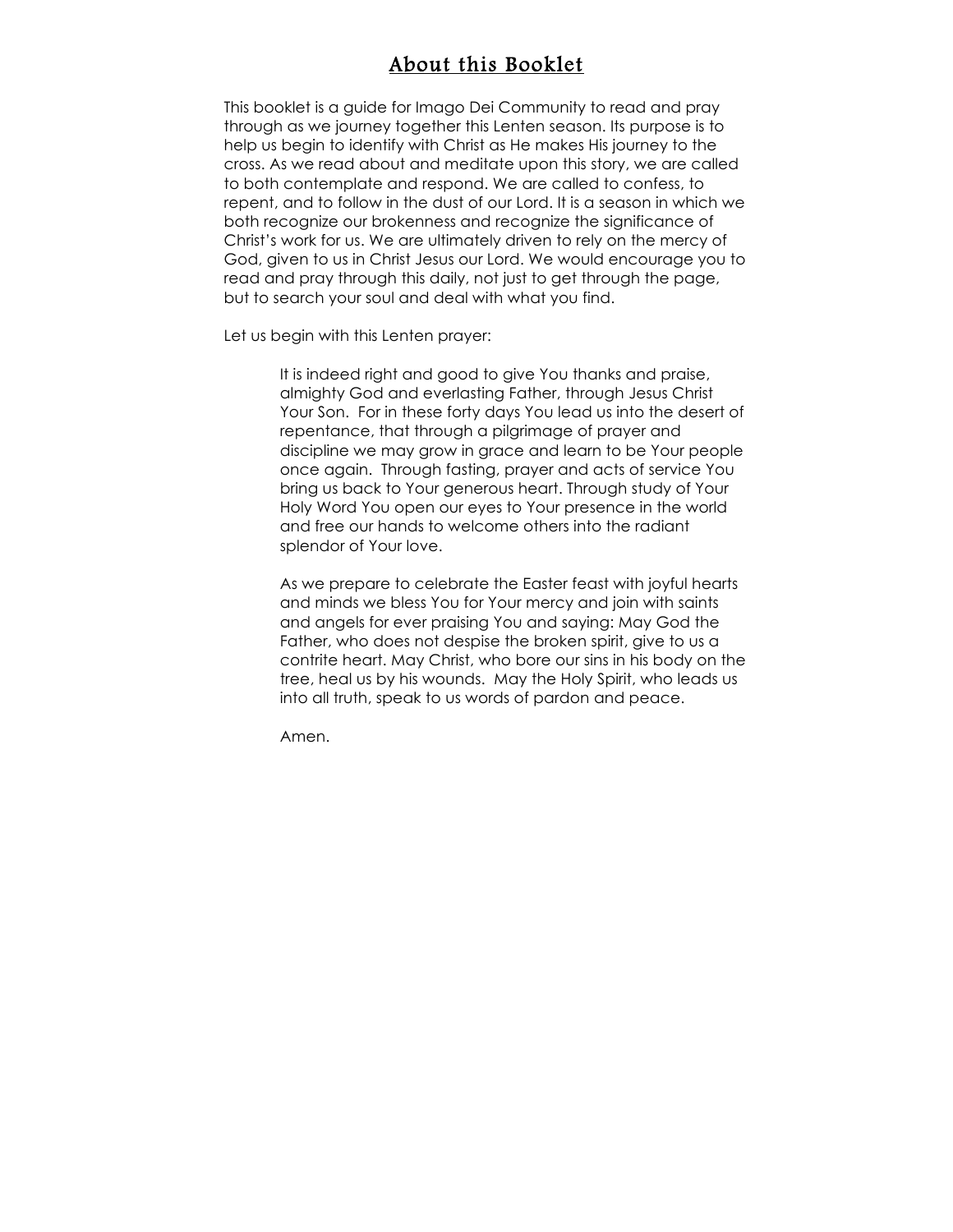### About Lent

Lent is a season of soul searching and repentance. It is a season for reflecting and taking stock. Lent originated in the very earliest days of the Church as a preparatory time for Easter, when the faithful rededicated themselves and when converts were instructed in the faith and prepared for baptism. By observing Lent, the individual Christian imitates Jesus' withdrawal into the wilderness.

Today we celebrate Lent for a forty-day period before Easter, beginning on Ash Wednesday. Traditionally we skip Sundays when we count the forty days, because Sundays commemorate the resurrection. In the Bible the number 40 reminds us of the period spent in the ark by Noah, the period spent by Israel seeking the Promised Land after the Exodus and, of course, the amount of time Jesus was in the wilderness after His baptism and prior to beginning His ministry.

For us, Lent is an invitation to 40 days of renewal ("Lent" means "spring"), 40 days to prepare ourselves to take in the good news of Easter through deeper disciplines of prayer, fasting, and giving. Perhaps Lent is unfamiliar to you; everyone knows about Advent, the season surrounding Christmas, but the season before Easter is less popular. Frankly, Lent is the least marketable Church holiday in our culture because it is characterized by what you don't do and what you don't consume.

Traditionally, Christians gave up meat or alcohol or wore dark, unadorned clothing. Today, many Christians pick a vice or a habit, like smoking or consuming sugar or coffee, to give up during Lent. The money saved during this time can be tallied up at Easter and given to a charity. Some people find the cravings they experience can be redirected toward positive ends, such as a reminder to pray or to practice a chosen spiritual discipline. Thus, giving up a physical practice may make room for internal change, just as you replace a bad habit with a good one.

In the end, Lent is not just a time to give up one particular thing or another, but a time to give up your whole life to God. This can take any form, whether internal, external, personal or social.

Perhaps you might focus on some of the following: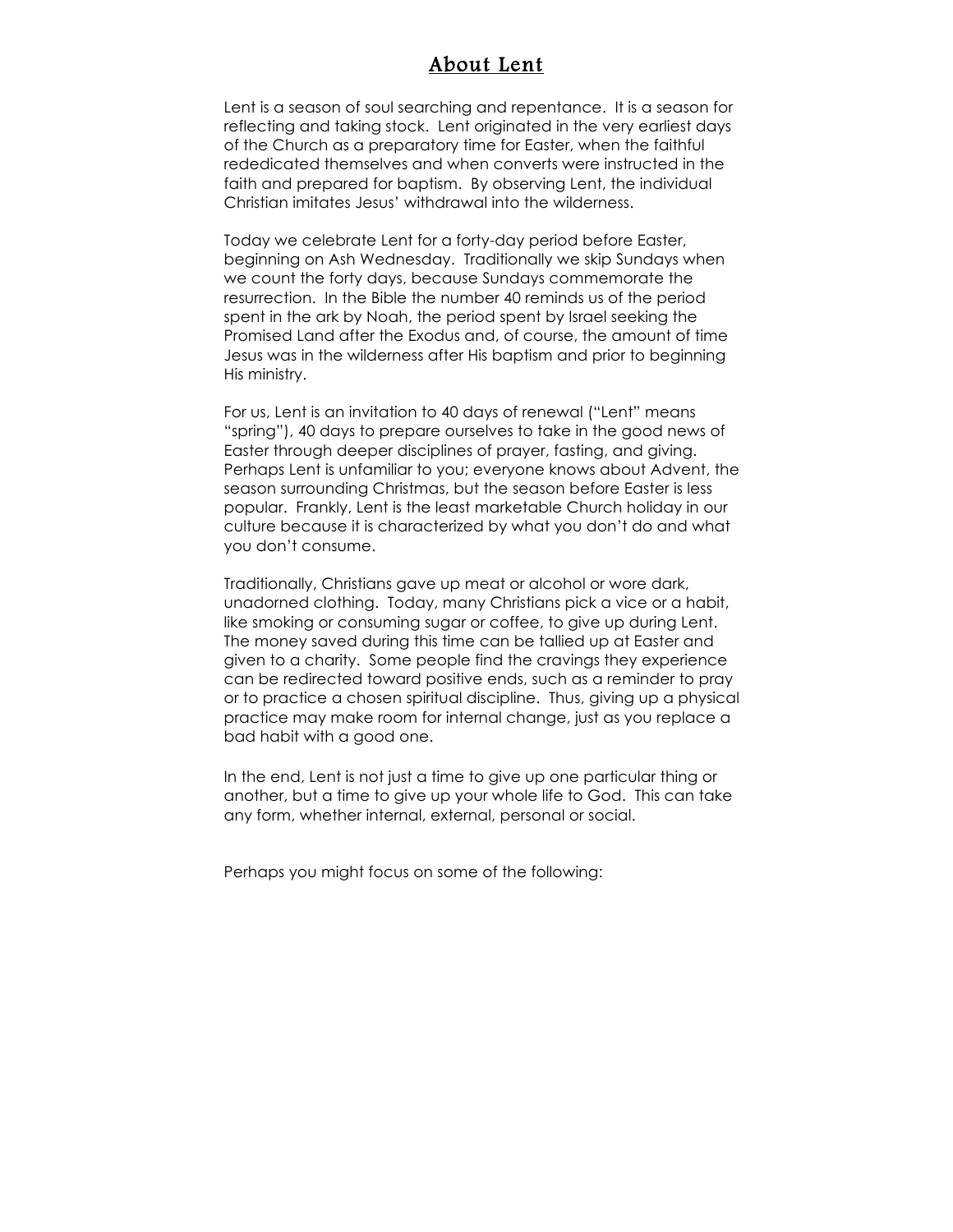- Spend time in solitude each day
- Read a book for inner growth
- Keep a prayer journal
- Focus on thanksgiving in prayer, rather than asking
- Make a list of people with whom you need to be reconciled; pray for them and let Jesus guide you in your thinking and feeling toward them
- Give up a grudge
- Forgive someone who has hurt you
- 
- Take on some loving task<br>• Sav "no" to something the • Say "no" to something that is a waste of money and time
- Give blood and recall the cross
- Rebuke the spirit of criticism and pick a day to fast from any critical, judgmental, or sarcastic remarks
- Find a way to resist evil, injustice, and oppression through the power and liberty given by Christ

# About the Prayers

This prayer book was created for the community of Imago Dei so that we can embrace the resurrection life together as a body during Lent. The selections are drawn from several church traditions: Orthodox, Catholic, Anglican and Puritan, and are designed to facilitate either brief devotionals or longer meditations.

Before you pray, be still so that your thoughts and feelings may be freed from distraction. Then pray without haste and with all your heart.

# Ordering Your Prayers Daily

This is a suggestion for how to pray throughout your day.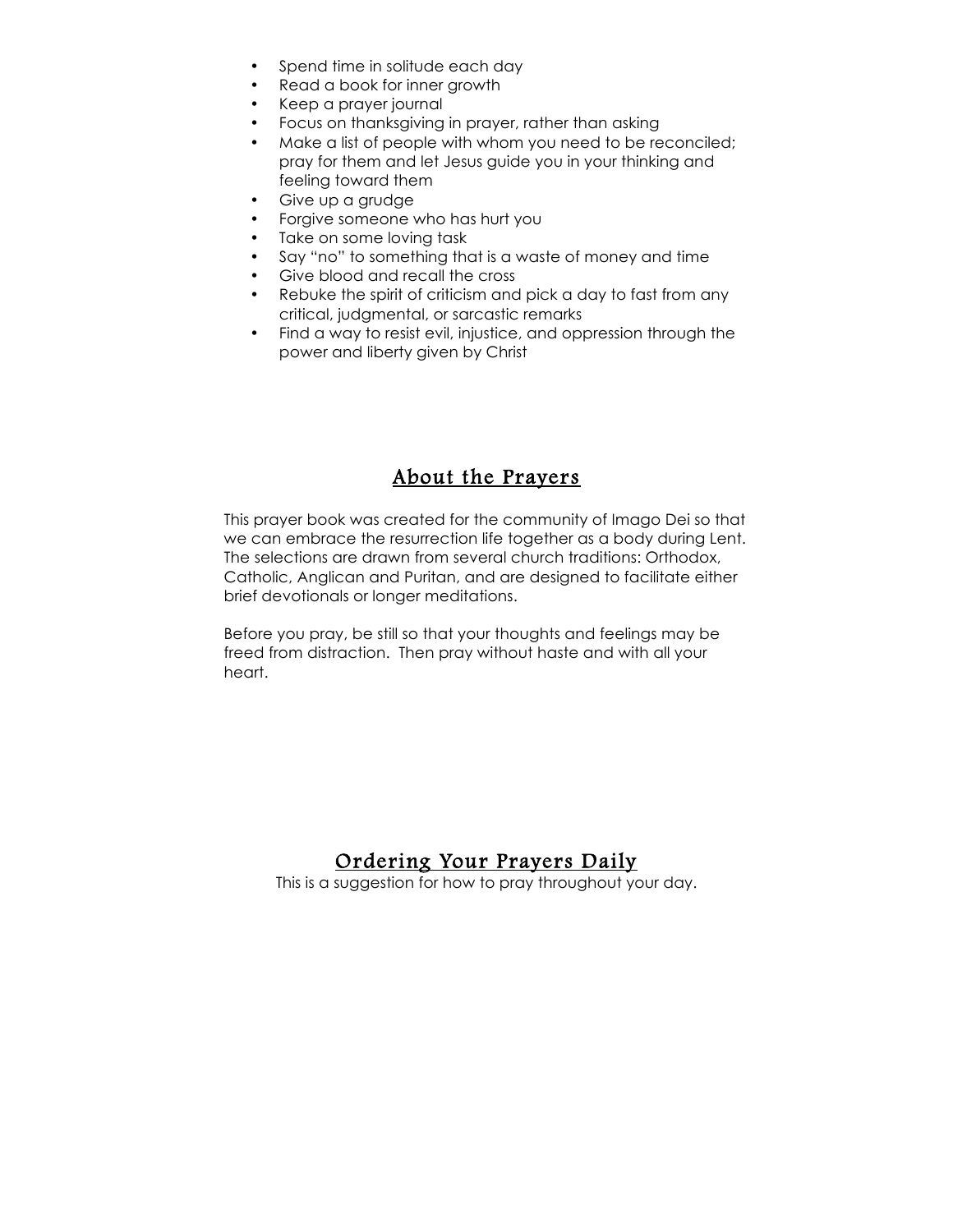#### **Prayer to the Holy Spirit**

Glory to You, O Lord. Glory to You.

O Heavenly King, O Comforter, the Spirit of truth, Who are in all places and fill all things, the Treasure of good things and Giver of life, come and abide in us. Cleanse us from every stain and save our souls, O Good One.

#### **The Trisagion (Holy Trinity) Prayer**

Holy God, Holy Mighty, Holy Immortal, have mercy on us. O Most Holy Trinity, have mercy on us. O Lord, cleanse us from our sins. O Master, pardon our iniquities. O Holy One, visit and heal our infirmities for Your name's sake. Lord, have mercy on us, for we are sinners.

#### **Morning Prayer**

O Holy Spirit of God, visit now this soul of mine, and tarry within it until the eventide. Inspire all my thoughts. Pervade all my imaginations. Suggest all my decisions. Lodge in my soul's most inward citadel, and order all my doings. Be with me in silence and in my speech, in my haste and in my leisure, in company and in solitude, in the freshness of the morning and the weariness of the evening; and give me grace at all times to rejoice in Thy mysterious companionship. Amen.

#### **Evening Prayer**

Eternal God, King of all creation, who has granted that I should live, even to this very hour: forgive me the sins which I have committed this day in thought, word, and deed; and cleanse my soul from every stain of flesh and spirit. Lord, grant me to pass through the sleep of this night in peace, so that when I rise from my bed I may please Your holy name all the days of my life. Lord, grant Your salvation upon my bed: enlighten my mind with the understanding of Your gospel, my soul with the love of Your cross, my heart with the purity of Your word and my body with the purity of Your will. Keep my thought in Your humility, and rouse me in good time to glorify You. Amen.

#### **The Lord's Prayer**

Our Father in heaven, hallowed be Thy name. Thy kingdom come, Thy will be done on earth as it is in heaven. Give us this day our daily bread, and forgive us our trespasses as we forgive those who trespass against us. And lead us not into temptation, but deliver us from evil. For Thine is the kingdom and the power and the glory, now and ever and unto ages of ages. Amen.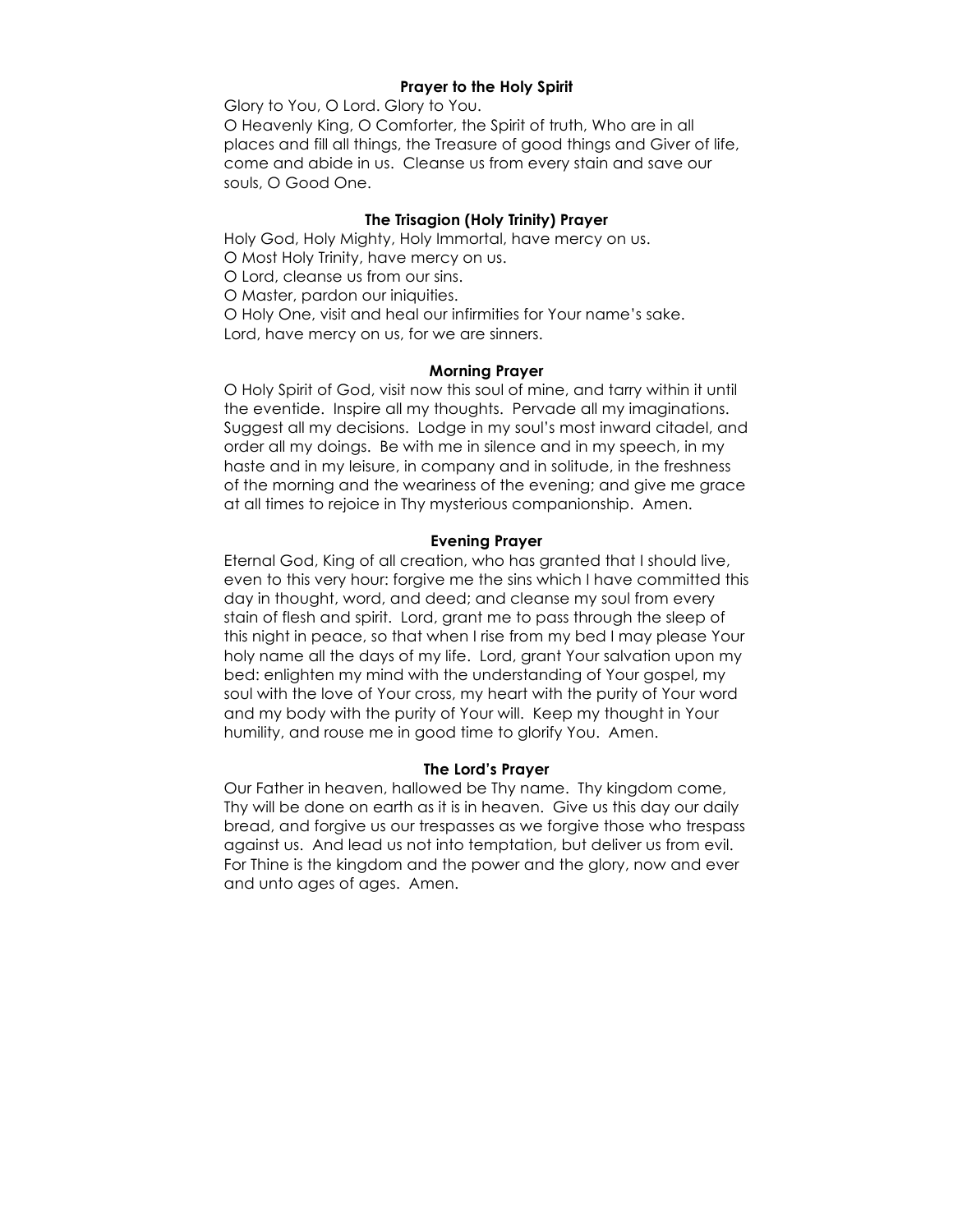#### **Apostles' Creed**

I believe in God, the Father almighty, creator of heaven and earth.

I believe in Jesus Christ, his only son, our Lord.

He was conceived by the power of the Holy Spirit

and born of the Virgin Mary.

He suffered under Pontius Pilate, was crucified, died, and was buried.

He descended to the dead.

On the third day he rose again.

He ascended into heaven,

and is seated at the right hand of the Father. He will come again to judge the living and the dead. I believe in the Holy Spirit,

the holy universal Church,

the communion of saints,

the forgiveness of sins,

the resurrection of the body,

and the life everlasting. Amen.

#### **Call to Worship**

Come, let us worship and bow down before God our King.

Come, let us worship and bow down before Christ, our King and our God.

Come, let us worship and bow down before Christ Himself, our King and our God.

#### **Scripture Reading**

For Lent it is appropriate to read the Gospels, meditating on the words and actions of Christ during His ministry. Feel free to incorporate any Psalms or regular devotional Scripture reading into this time.

#### **Additional Prayer**

Please pray any of the additional prayers. Remember, also, the specific needs within Imago Dei Community and around the world. Feel free to pray your own prayer requests during this time, as well.

#### **Closing Prayer**

Glory to the Father and to the Son and to the Holy Spirit, now and ever and unto ages of ages. Amen.

O Lord Jesus Christ, the Son of God, through Your intercessions have mercy on us and save us, for You are good and love mankind. Amen.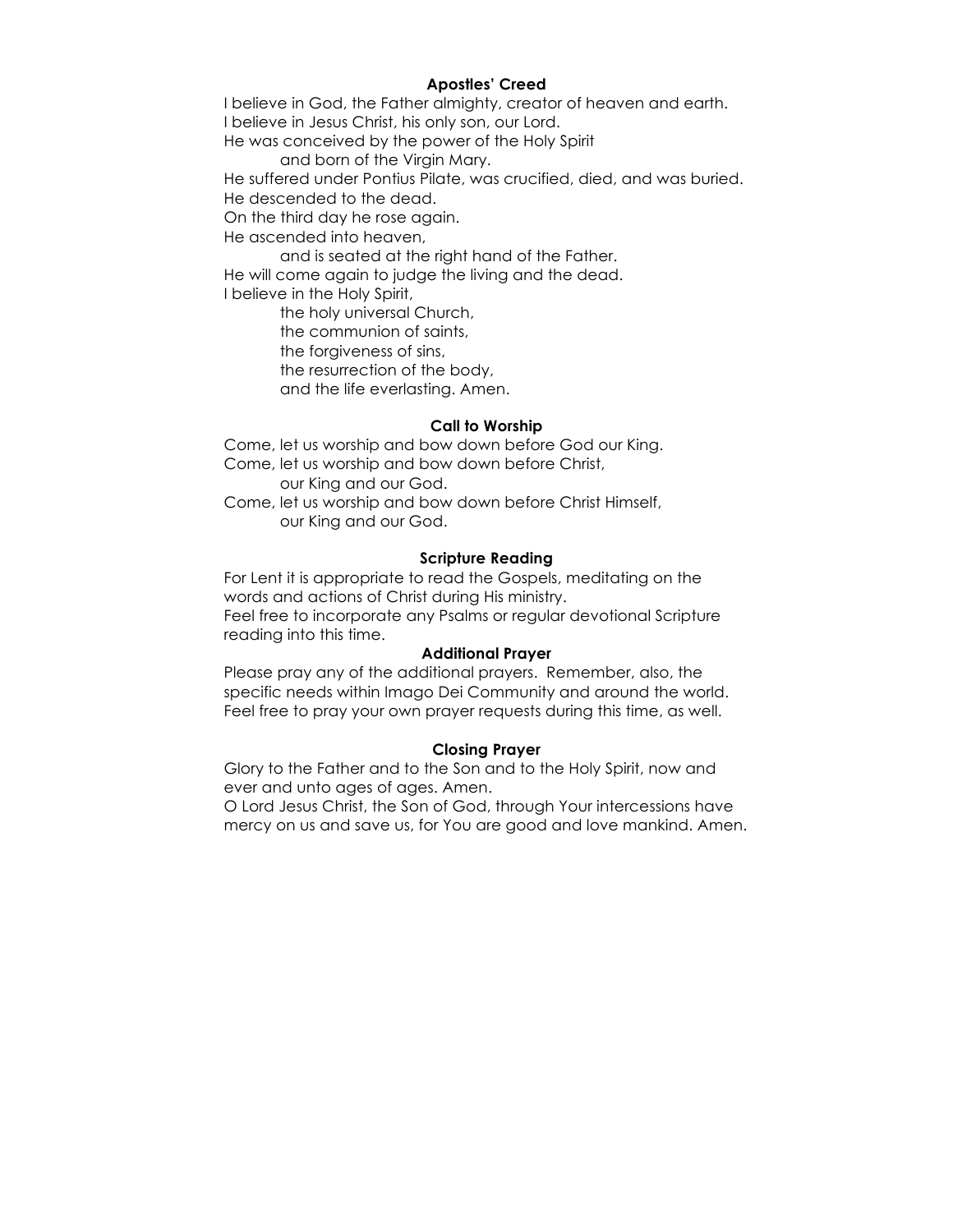# Additional Prayers

## Prayers for Lent

#### **Transformation**

This is the time of repentance. This is the day of salvation. This is the beginning of the new vision. Be vigilant, my soul! Close the door of your passions, and seek Christ, our Lord. This is the day of the transformation. For you, soul, let it be the setting aside of sin, the return to Jesus; to life with Him. Flee from evil. Turn towards Christ. Follow His example, being gentle and humble of heart, full of compassion and willing to suffer persecution for the cause of justice. Love only those ways which lead to peace, resting before and within Christ. By the mystery of your transformation on the mountain, Lord Jesus, have mercy on us.

#### **Lenten Blessing**

God of times and seasons, You have brought us again to Lent for the study of Your Word, for the remembrance of the temptation of Your Son, and for the contemplation of His cross. The birds know their seasons; forbid that we be blind to our times. Grant us a Lenten blessing, and may no one miss this time of growth. We ask this through Christ our Lord. Amen.

#### **A Lent of Repentance**

Father of light, in You is found no shadow of change, but only the fullness of life and limitless truth. Open our hearts to the voice of Your Word and free us from the original darkness that shadows our vision. Restore our sight, that we may look upon Your Son who calls us to repentance and a change of heart. God of all compassion, Father of all goodness, to heal the wounds our sins and selfishness bring upon us, You bid us turn to fasting, prayer, and sharing with our brothers. We acknowledge our sinfulness, our guilt is ever before us: when our weakness causes discouragement, let Your compassion fill us with hope and lead us through a Lent of repentance to the beauty of Easter joy. Grant this through Christ our Lord. Amen.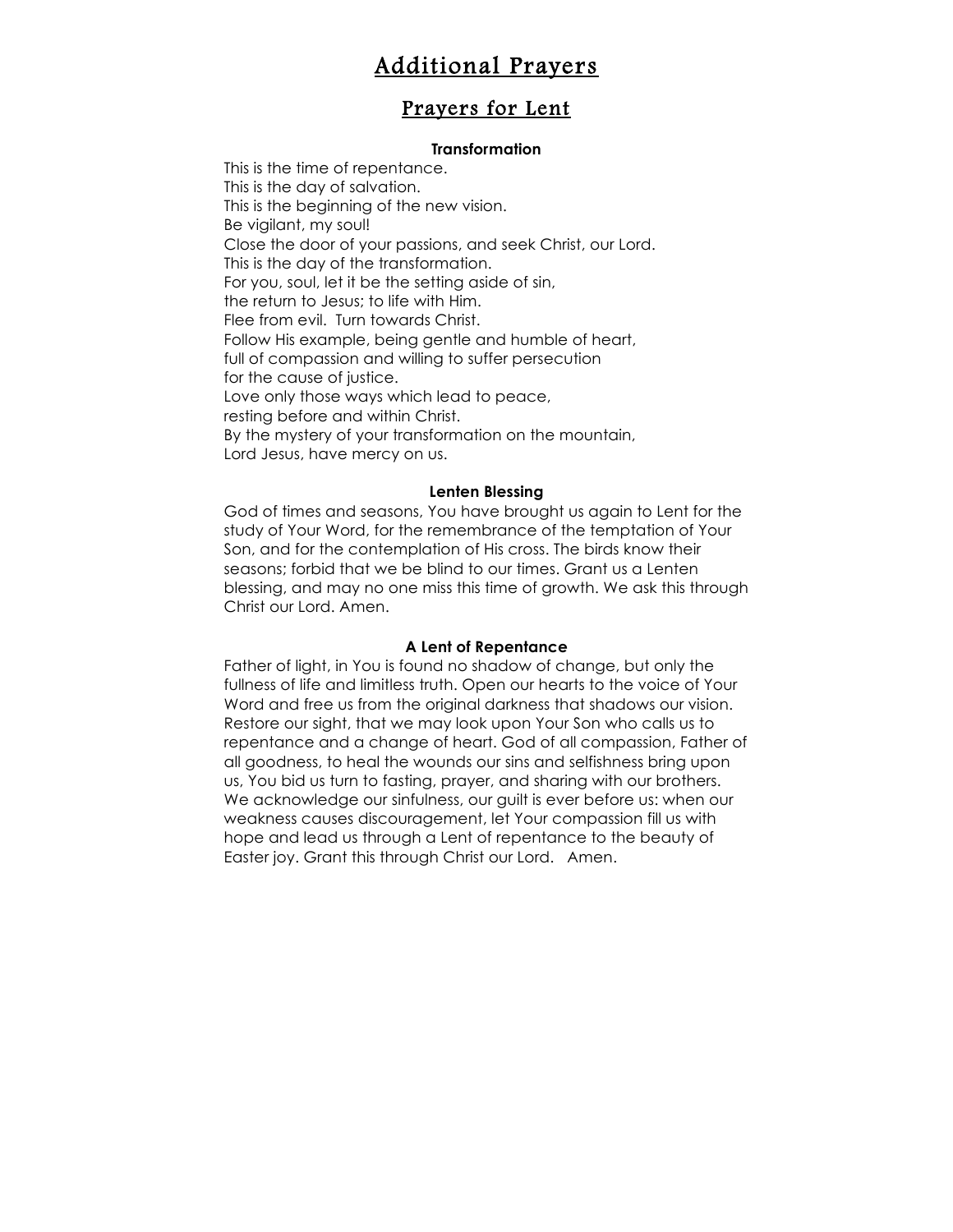Let us perform a spiritual fast! Let us loose every tie! Let us flee from the pitfalls of sin! Let us forgive our brother's debts that our transgressions may also be forgiven! Then we will be able to sing

"Let my prayer arise in Your sight as incense, Lord!" Let us perform a spiritual fast.

#### **The Lenten Prayer of St. Ephraim**

O Lord and Master of my life, take from me the spirit of sloth, faintheartedness, lust of power, and idle talk. Instead give to me, Your servant, the spirit of chastity, humility, patience and love. Yes, O Lord and King, grant me to see my own faults and not to judge my brother, for You are Blessed from all ages to all ages. Amen.

#### **Prayer for Lent**

Dear Lord, we are now in the holy season of Lent. We begin to realize anew that these are the days of salvation, these are the acceptable days. We know that we are all sinners. We know that in many things we have all offended Your infinite majesty. We know that sin destroys Your life in us as a drought withers the leaves and chokes the life from the land, leaving an arid, dusty desert. Help us now, Lord, in our feeble attempts to make up for past sin. Bless our efforts with the rich blessing of Your grace. Help us to see, in our ordinary difficulties and duties, in the trials and temptations of every day, the best opportunity for Your grace. Every day we are so often reminded in field and wood, in sky and stream, of Your own boundless generosity to us. Help us to realize that You are never outdone in generosity, and that the least thing we do for You will be rewarded, full measure, pressed down, shaken together, and flowing over. Then we shall see, in our own souls, how the desert can blossom, and the dry and wasted land can bring forth the rich, useful fruit that was expected of it from the beginning. Amen.

# Prayers of Contrition

#### **Confession**

Most merciful God, we confess that we have sinned against You in thought, word, and deed, by what we have done, and by what we have left undone. We have not loved You with our whole heart; we have not loved our neighbors as ourselves. We are truly sorry and we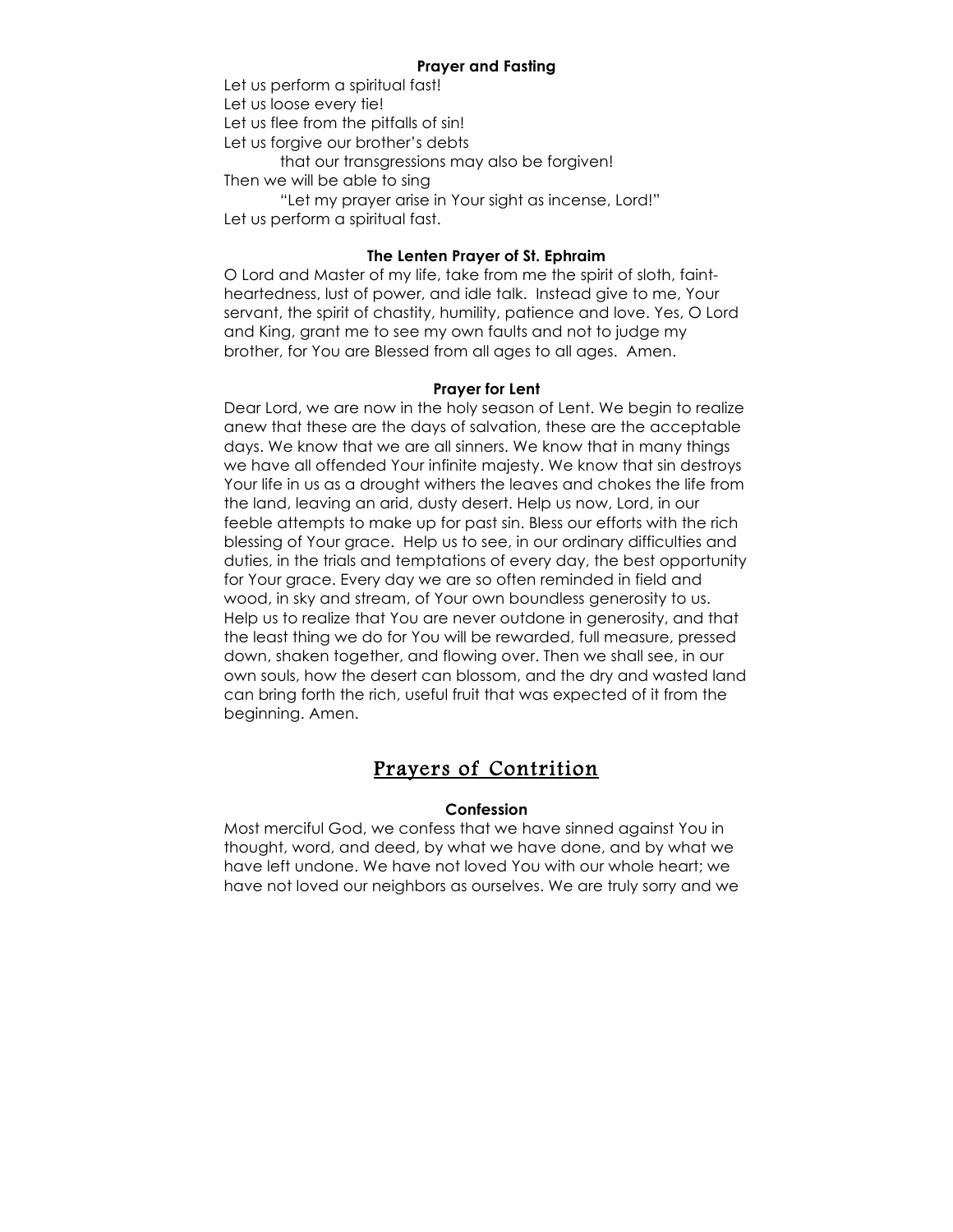humbly repent. For the sake of Your Son Jesus Christ, have mercy on us and forgive us, that we may delight in Your will, and walk in Your ways, to the glory of Your Name. Amen.

#### **Show Us through the Wilderness**

*Have mercy on us, Lord.*

We have been deaf to Your call to serve as Christ served us. We have not been true to the mind of Christ. We have grieved Your Holy Spirit. *Have mercy on us, Lord.* We confess to You, Lord, all our past unfaithfulness: the pride,

hypocrisy, and impatience of our lives.

*Have mercy on us, Lord.*

Our self-indulgent appetites and ways, and our exploitation of other people,

*We confess to You, Lord.*

Our negligence in prayer and worship, and our failure to commend the faith that is in us,

*We confess to You, Lord.*

Accept our repentance, Lord, for the wrongs we have done; for our blindness to human need and suffering, and our indifference to injustice and cruelty,

*Accept our repentance, Lord.*

For all false judgments, for uncharitable thoughts toward our neighbors, and for our prejudice and contempt toward those who differ from us,

*Accept our repentance, Lord.*

For our waste and pollution of Your creation, and our lack of concern for those who come after us,

*Accept our repentance, Lord*

Restore us, good Lord, and let Your anger depart from us;

*Hear us, Lord, for Your mercy is great.*

God of love and mercy,

*Show us through the wilderness.*

#### **Prayer of the Publican**

O God, have mercy on me, a sinner.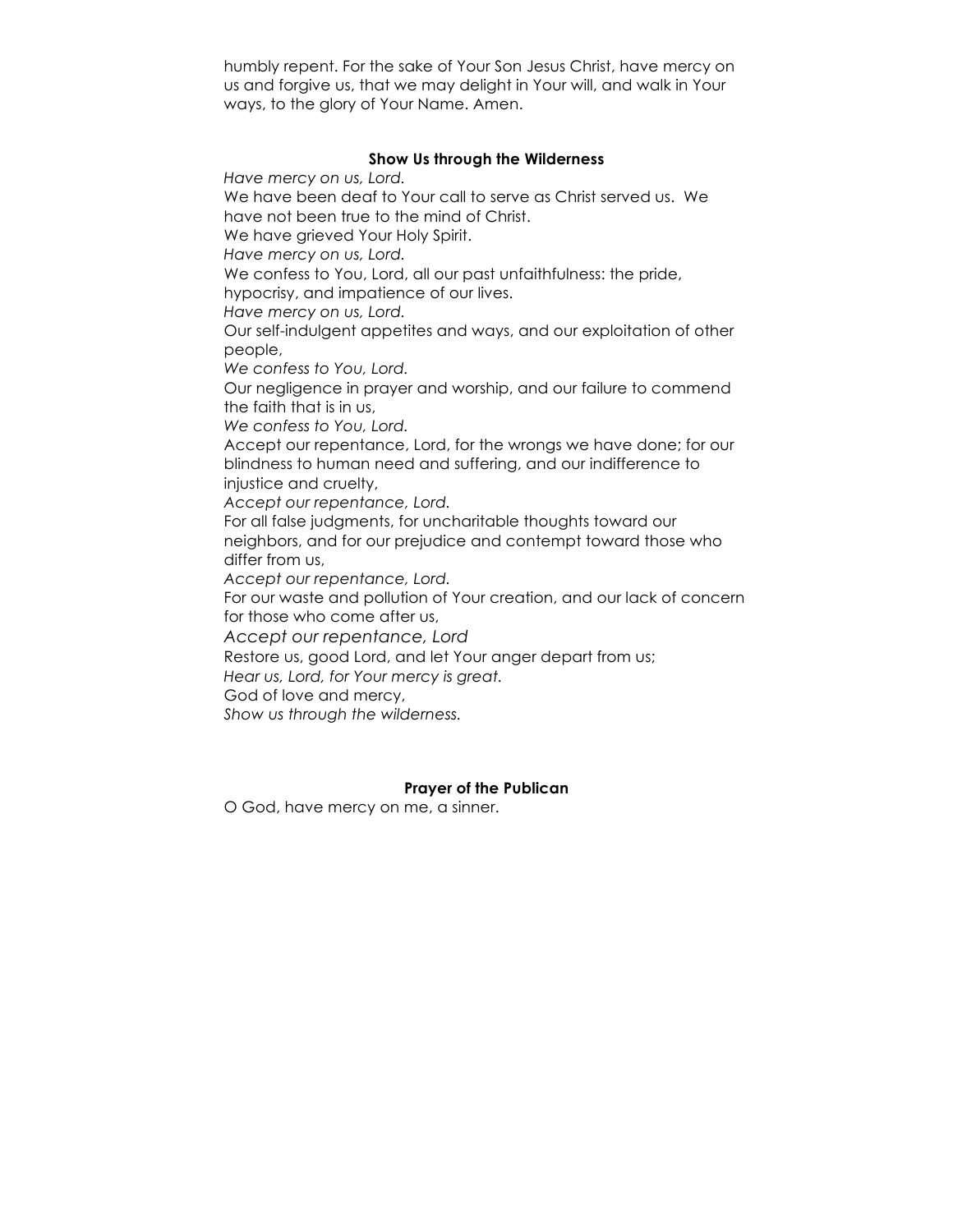#### **The Awakened Sinner**

O my forgetful soul, awake from thy wandering dream; turn from chasing vanities, look inward, forward, upward, view thyself, who and what thou art, why here, what thou must soon be.

Thou art a creature of God, formed and furnished by Him, lodged in a body like a shepherd in his tent; dost thou not desire to know God's ways?

Let the Spirit teach me the vital lessons of Christ, for I am slow to learn: Hear thou my broken cries.

#### **Heart Corruptions**

O God, may Thy Spirit speak in me that I may speak to Thee. I have no merit, let the merit of Jesus stand for me. I am undeserving, but I look to Thy tender mercy. I am full of infirmities, wants, sin; Thou art full of grace. I confess my sin, my frequent sin, my willful sin. Lord, dost Thou have mercy on me? Thou hast struck a heavy blow at my pride, at the false god of self, and I lie in pieces before Thee. Grant me grace to bear Thy will without repining, and delight to be not only chiseled, squared, or fashioned, but separated from the old rock where I have been embedded so long, and lifted from the quarry to the upper air, where I may be built in Christ forever.

# Prayers of Praise

#### **You are Christ**

You are Christ, my Holy Father, my Tender God, my Great King, my Good Shepherd, my Only Master, my Best Helper, my Most Beautiful and my Beloved, my Living Bread, my Priest Forever, my Leader to my Country, my True Light, my Holy Sweetness, my Straight Way, my Excellent Wisdom, my Pure Simplicity, my Peaceful Harmony, my Entire Protection, my Good Portion, my Everlasting Salvation.

#### **How Breathes in Us**

How breathes in us, O our Lord and God, the sweet fragrance of Thy love; illumined are our souls, through the knowledge of Thy truth: may we be rendered worthy of receiving the manifestation of Thy beloved from Thy holy heavens: there shall we render thanks unto Thee, and, in the meantime, glorify Thee without ceasing in Thy Church, crowned and filled with every aid and blessing, because Thou art Lord and Father, Creator of all.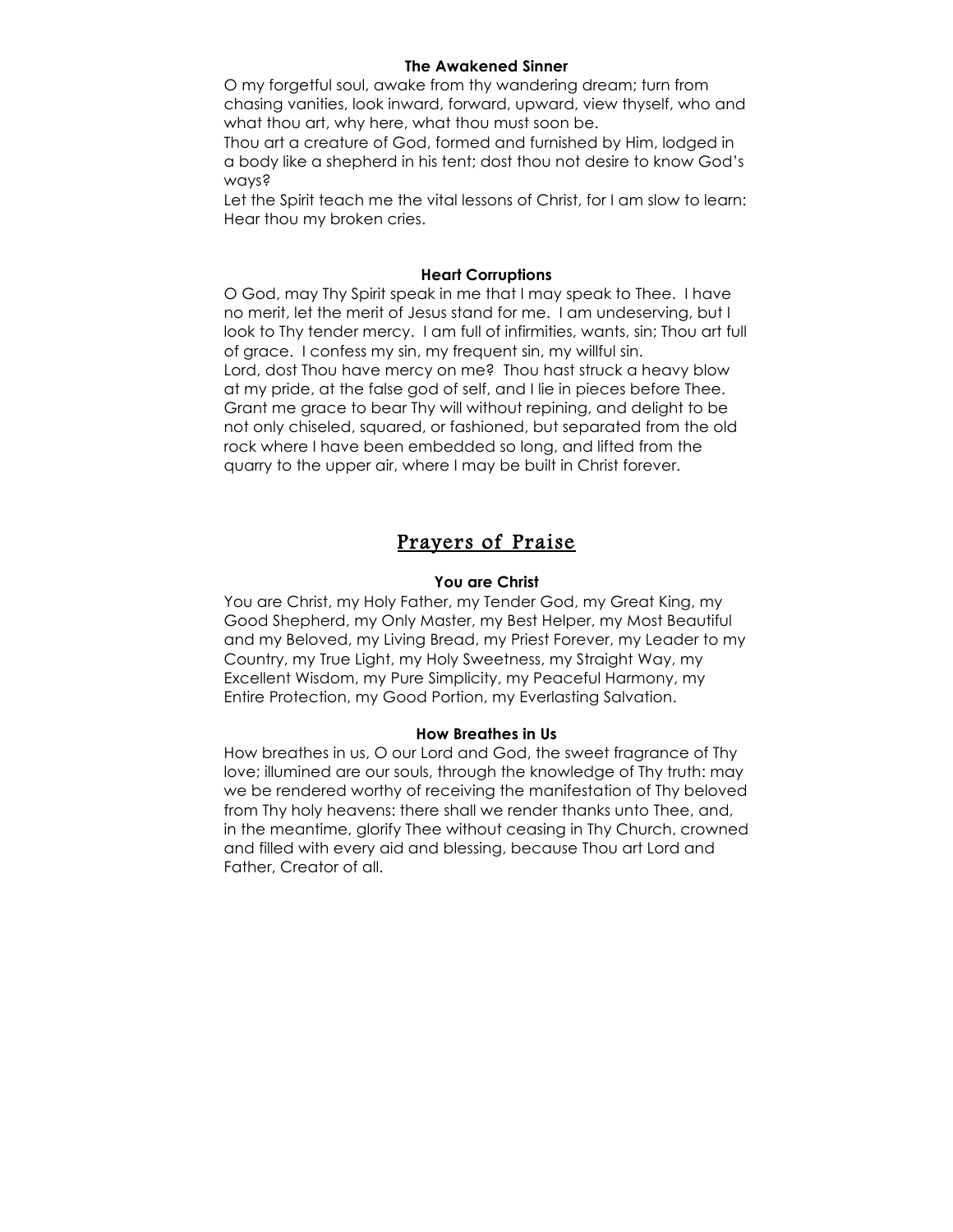#### **Thanksgiving**

O my God, I bless thee for the soul Thou hast created, For adorning it, though it is fixed in barren soil; For the body Thou hast given me, For preserving its strength and vigor, For providing senses to enjoy delights, For the ease and freedom of my limbs, For hands, eyes, ears that do Thy bidding; For Thy royal bounty providing my daily support, For a full table and overflowing cup, For appetite, taste, sweetness, For social joys of family and friends, For ability to serve others, For a heart that feels sorrows and necessities, For a mind to care for my fellow men, For opportunities of spreading happiness, For loved ones in the joys of Heaven, For my own expectations of seeing Thee clearly. I love Thee for what Thou art to Thy creatures. Increase my love, O my God, through time and eternity. Amen.

## Prayers of Supplication

#### **For Mercy**

O God, the protector of all who trust in You, without whom nothing is strong, nothing is holy: Increase and multiply upon us Your mercy; that, with You as our ruler and guide, we may so pass through things temporal, that we lose not the things eternal; through Jesus Christ our Lord, who lives and reigns with You and the Holy Spirit, one God, for ever and ever. A*men*.

#### **The Valley of Vision**

Lord, high and holy, meek and lowly, Thou hast brought me to the valley of vision, where I live in the depths but see Thee in the heights; hemmed in by mountains of sin I behold Thy glory. Let me learn by paradox, that the way down is the way up, that to be low is to be high, that the broken heart is the healed heart, that the contrite spirit is the rejoicing spirit, that the repenting soul is the victorious soul, that to have nothing is to possess all, that to bear the cross is to wear the crown, that to give is to receive, that the valley is the place of vision. Lord, in the daytime stars can be seen from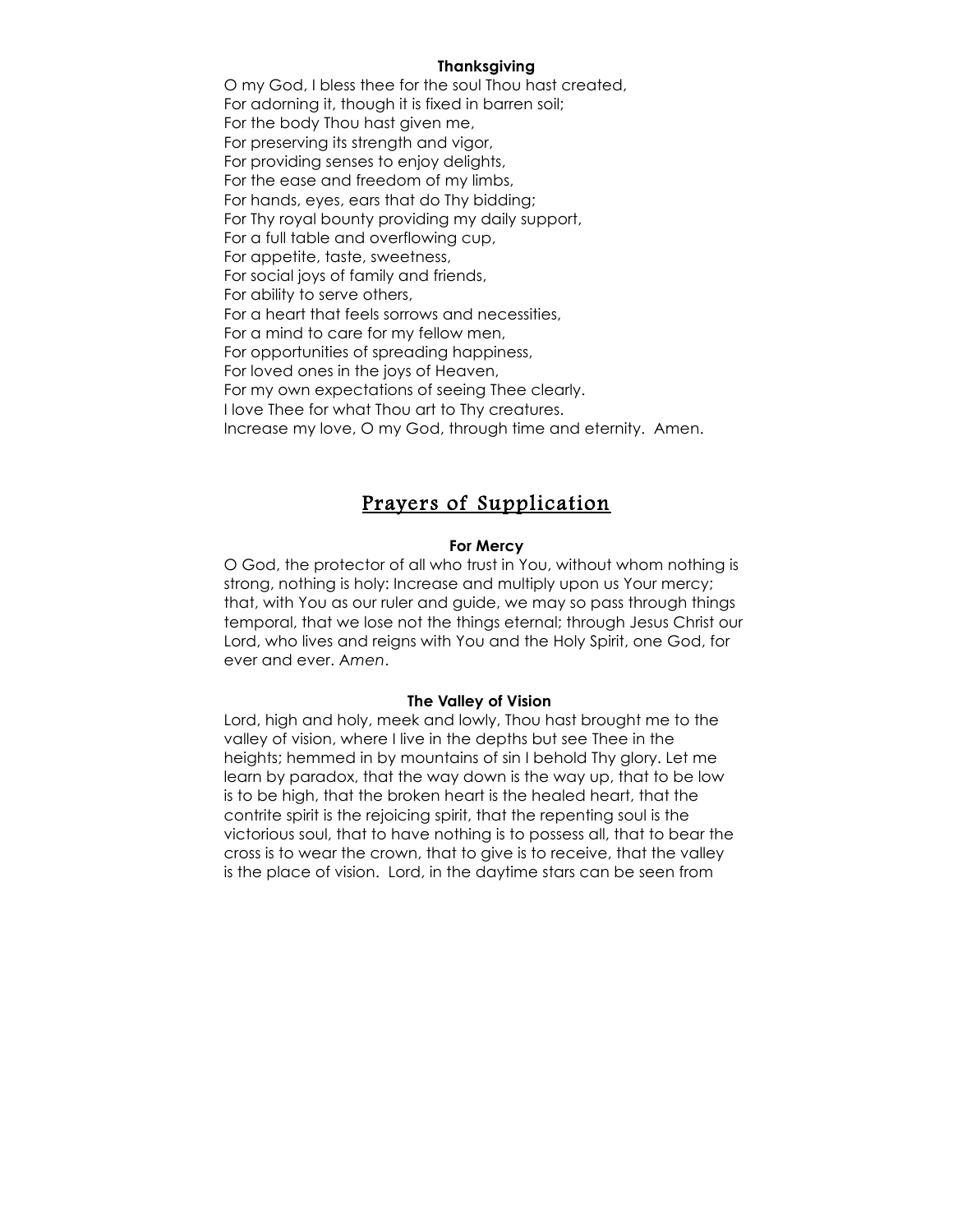deepest wells, and the deeper the wells the brighter Thy stars shine. Let me find Thy light in my darkness, Thy life in my death, Thy joy in my sorrow, Thy grace in my sin, Thy riches in my poverty, Thy glory in my valley.

#### **For Awareness**

O Heavenly Father, who has filled the world with beauty: Open our eyes to behold Your gracious hand in all Your works; that, rejoicing in Your whole creation, we may learn to serve You with gladness; for the sake of Him through whom all things were made, Your Son Jesus Christ our Lord. Amen.

#### **For Renewal**

O God, in the course of this busy life, give us times of refreshment and peace; and grant that we may so use our leisure to rebuild our bodies and renew our minds, that our spirits may be opened to the goodness of Your creation; through Jesus Christ our Lord. Amen

#### P**rayer of Spouses for Each Other**

Lord Jesus, grant that I and my spouse may have a true and understanding love for each other. Grant that we may both be filled with faith and trust. Give us the grace to live with each other in peace and harmony. May we always bear with one another's weaknesses and grow from each other's strengths. Help us to forgive one another's failings and grant us patience, kindness, cheerfulness and the spirit of placing the well-being of one another ahead of self. May the love that brought us together grow and mature with each passing year. Bring us both ever closer to You through our love for each other. Let our love grow toward perfection. Amen.

#### **Intercession for the Living**

Lord Jesus Christ, because of Your everlasting mercy and lovingkindness You became man, enduring crucifixion and death for the salvation of all who truly believe in You. You rose from the dead and now sit on the right hand of the Father, yet You hear the humble prayers of those who call upon You with all their heart. Turn now Your ear to Your servant who prays for all Your people Lord, have mercy and save my family and friends. Give them blessings now and salvation in the life to come. Lord, have mercy and save the very old and the very young, the unborn, the needy, orphaned, widows, the sick and afflicted, those in sorrow and distress, the imprisoned, Christians who suffer for Your sake, those in military service and travelers. Remember them, and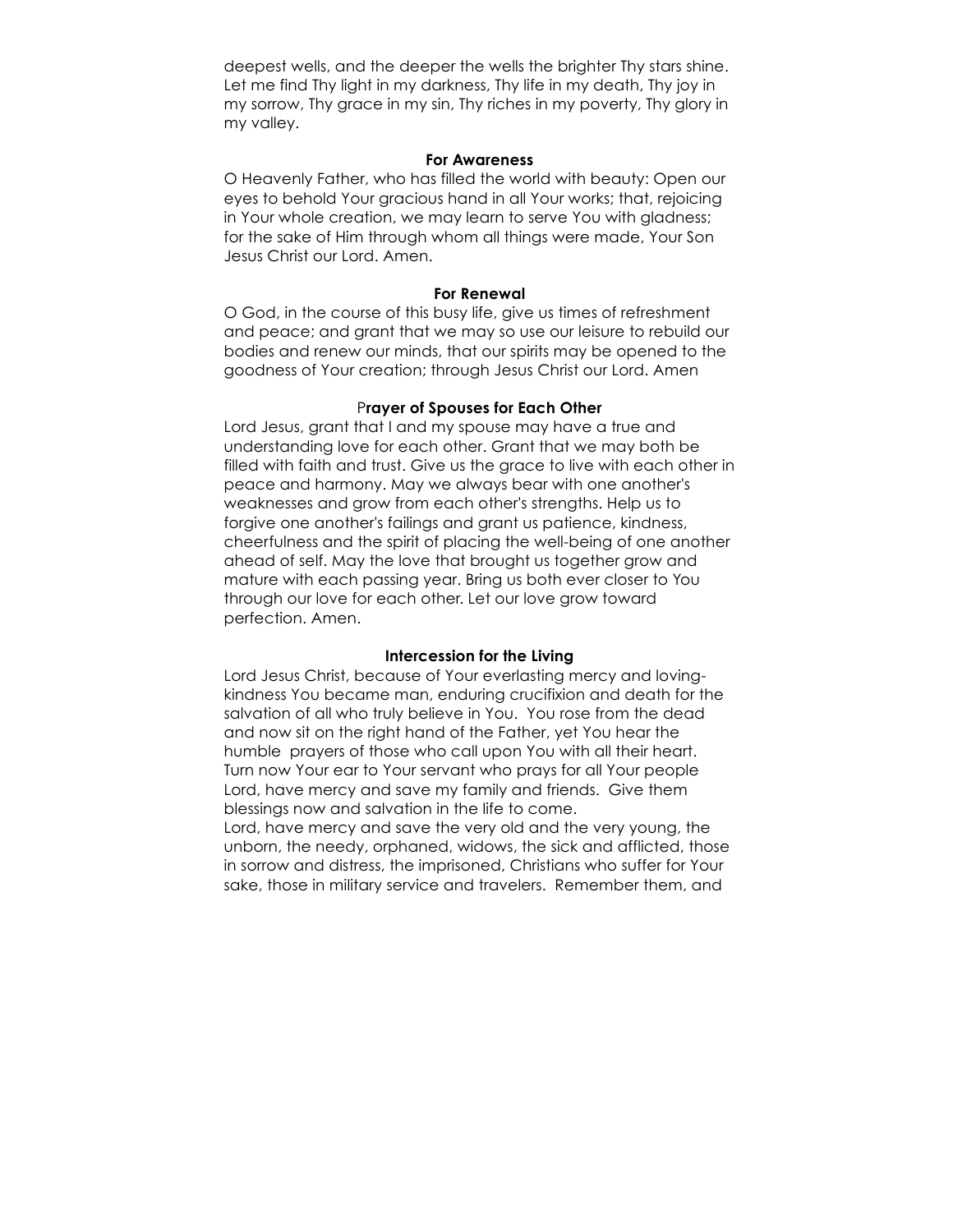come to them with strength and comfort and quickly deliver them. Lord, have mercy and save those who slander and work against me. Help me to love them, forgive them, and pray for their salvation. Bring those who fall from faith to the light of Your holy wisdom. Amen.

#### **Prayer for the Nation**

Lord, have mercy and save our rulers and all who protect us. Keep our nations at peace and subdue the enemies of good government. May our government be at peace with Your church and Your people, that we may be free to pursue right belief, virtue, and godly living. Amen.

#### **Prayer for Mission**

Keep watch, dear Lord, with those who work, or watch, or weep this night, and give Your angels charge over those who sleep. Tend the sick, Lord Christ; give rest to the weary, bless the dying, sooth the suffering, pity the afflicted, shield the joyous, and all for Your love's sake. Amen.

#### **Prayer of St. Francis**

Lord, make me an instrument of your peace: where there is hatred, let me sow love; where there is injury, pardon; where there is doubt, faith; where there is despair, hope; where there is darkness, light; where there is sadness, joy. Good Master, grant that I may not so much seek to be consoled as to console, to be understood as to understand, to be loved as to love. For it is in giving that we receive, it is in pardoning that we are pardoned, it is in dying that we are born to eternal life. Amen.

#### **Prayer for the Neglected**

Almighty and most merciful God, we remember before You all poor and neglected persons whom it would be easy for us to forget: the homeless and the destitute, the old and the sick, and all who have none to care for them. Help us to heal those who are broken in body or spirit, and to turn their sorrow into joy. Grant this, Father, for the love of Your Son, who for our sake became poor, Jesus Christ our Lord. Amen.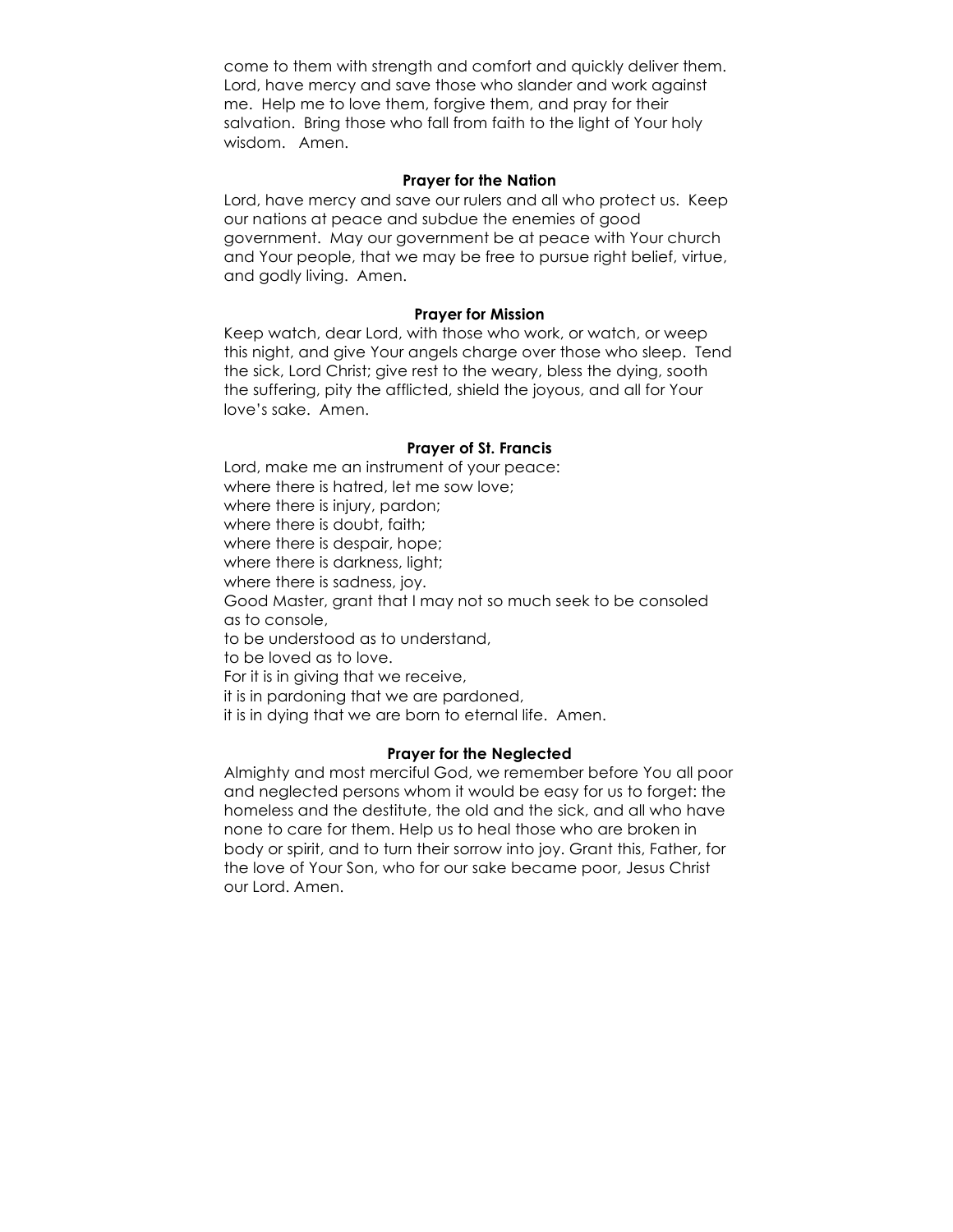#### **Prayer for Church Musicians and Artists**

O God, whom saints and angels delight to worship in Heaven: Be ever present with Your servants who seek through art and music to perfect the praises offered by Your people on earth; and grant to them even now glimpses of Your beauty, and make them worthy at length to behold it unveiled for evermore; through Jesus Christ our Lord. Amen.

#### **Prayer for Today**

O Lord, grant me to greet the coming day in peace. Help me in all things to rely on Your holy will. In every hour of the day reveal Your will to me. Bless my dealings with all who surround me. Teach me to treat all that comes to me throughout the day with peace of soul, and the firm conviction that Your will governs all. In all my deeds and words guide my thoughts and feelings. In unforeseen events let me not forget that all are sent by You. Teach me to act firmly and wisely, without embittering and embarrassing others. Give me strength to bear the fatigue of this coming day with all that it shall bring. Direct my will, teach me to pray, pray Yourself in me. Amen.

#### **Prayer for the Acceptance of God's Will**

Lord, I do not know what to ask of You. You alone know what are my true needs. You love me more that I myself know how to love. Help me to see my real needs, which are concealed from me. I do not dare to ask either for a cross or for consolation. I can only wait on You. My heart is open to You. Visit and help me, for the sake of Your great mercy. Strike me and heal me; cast me down and raise me up. I worship in silence Your holy will and Your unsearchable ways. I offer myself as a sacrifice to You. I have no other desire than to fulfill Your will. Teach me to pray. Amen.

## Prayers of Anticipation

#### **Freedom**

Holy Father, Thou hast freely given Thy Son, O Divine Son, Thou has freely paid my debt, O Eternal Spirit, Thou dost freely bid me come, O Triune God, Thou dost freely grace me with salvation. Prayers and tears could not suffice to pardon my sins, nor anything less than atoning blood,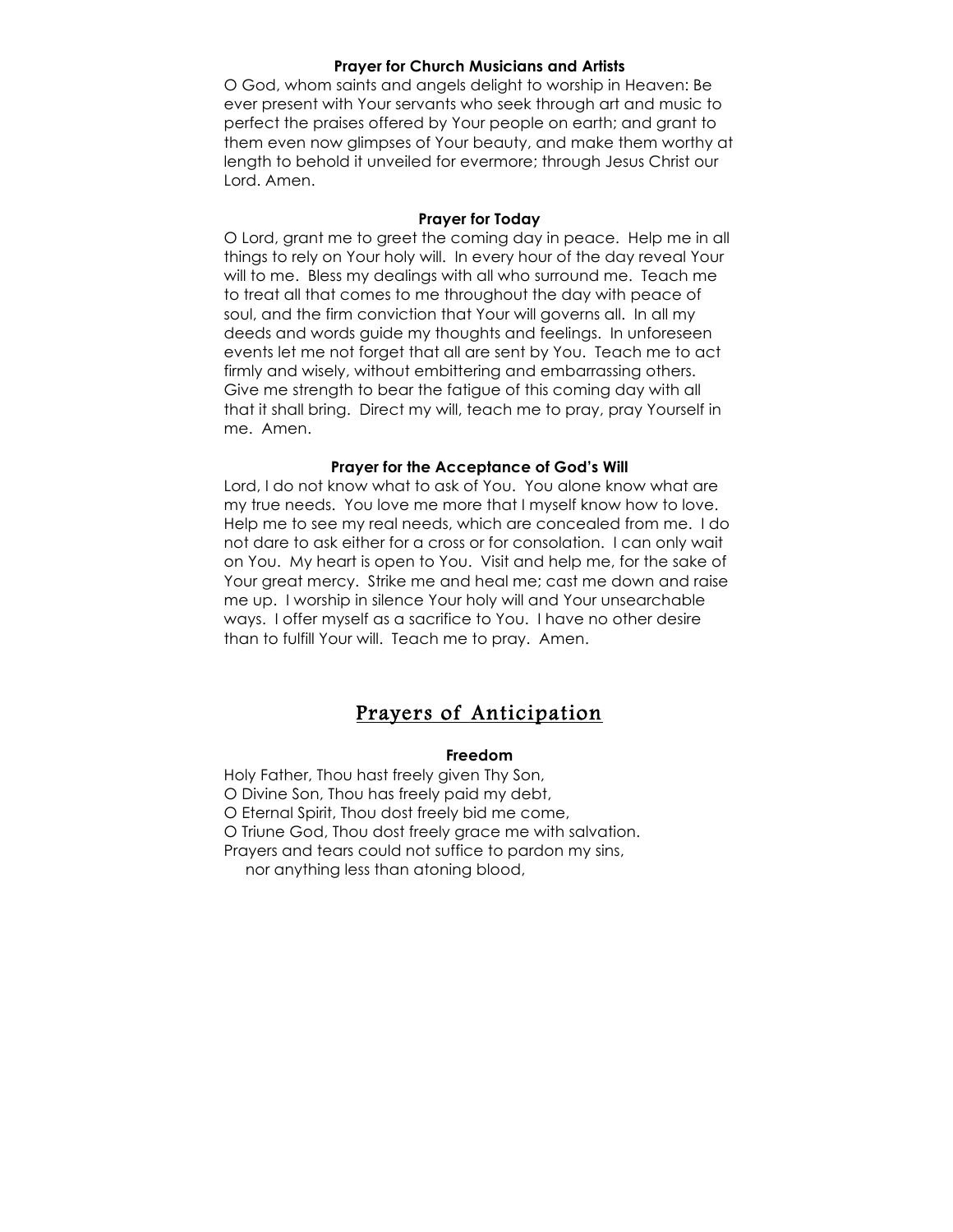But my believing is my receiving, for a thankful acceptance is no paying of the debt. What didst Thou see in me? That I a poor, diseased, despised sinner should be clothed in Thy bright glory? That a creeping worm should be advanced to this high state? That one lately groaning, weeping, dying, should be as full of joy as my heart can hold? That a being of dust and darkness should be taken like Mordecai from captivity, and set next to the King? should be lifted like Daniel from a den and be made ruler of princes and provinces? Who can fathom immeasurable love? As far as the rational soul exceeds the senses, so does the spirit exceed the rational in its knowledge of Thee. Thou has given me understanding to compass the earth, measure the sun, moon, stars, universe, but above all to know Thee, the only true God. I marvel that the finite can know the Infinite; here a little, afterwards in full-orbed truth; Now I know but a small portion of what I shall know, Here in part, there in perfection, Here a glimpse, there a glory. To enjoy Thee is life eternal, and to enjoy is to know. Keep me in the freedom of experiencing Thy salvation continually.

#### **The Brightness of God's Glory**

Oh Christ, the brightness of God's glory and express image of His person, whom death could not conquer, nor the tomb imprison; as You have shared our mortal frailty in the flesh, help us to share Your immortal triumph in the spirit. Let no shadow of the grave affright us and no fear of darkness turn our hearts from You. Reveal Yourself to us as the First and the Last, the Living One, our Immortal Savior and Lord. Amen.

Henry Van Dyke (1852-1933)

#### **O God Above All**

O God above all, yet in all; holy beyond all imagination, yet Friend of sinners; You inhabit the realms of unfading light, yet lead us through the shadows of mortal life; how solemn and uplifting it is even to think about You. Like sight of sea to wearied eyes, like a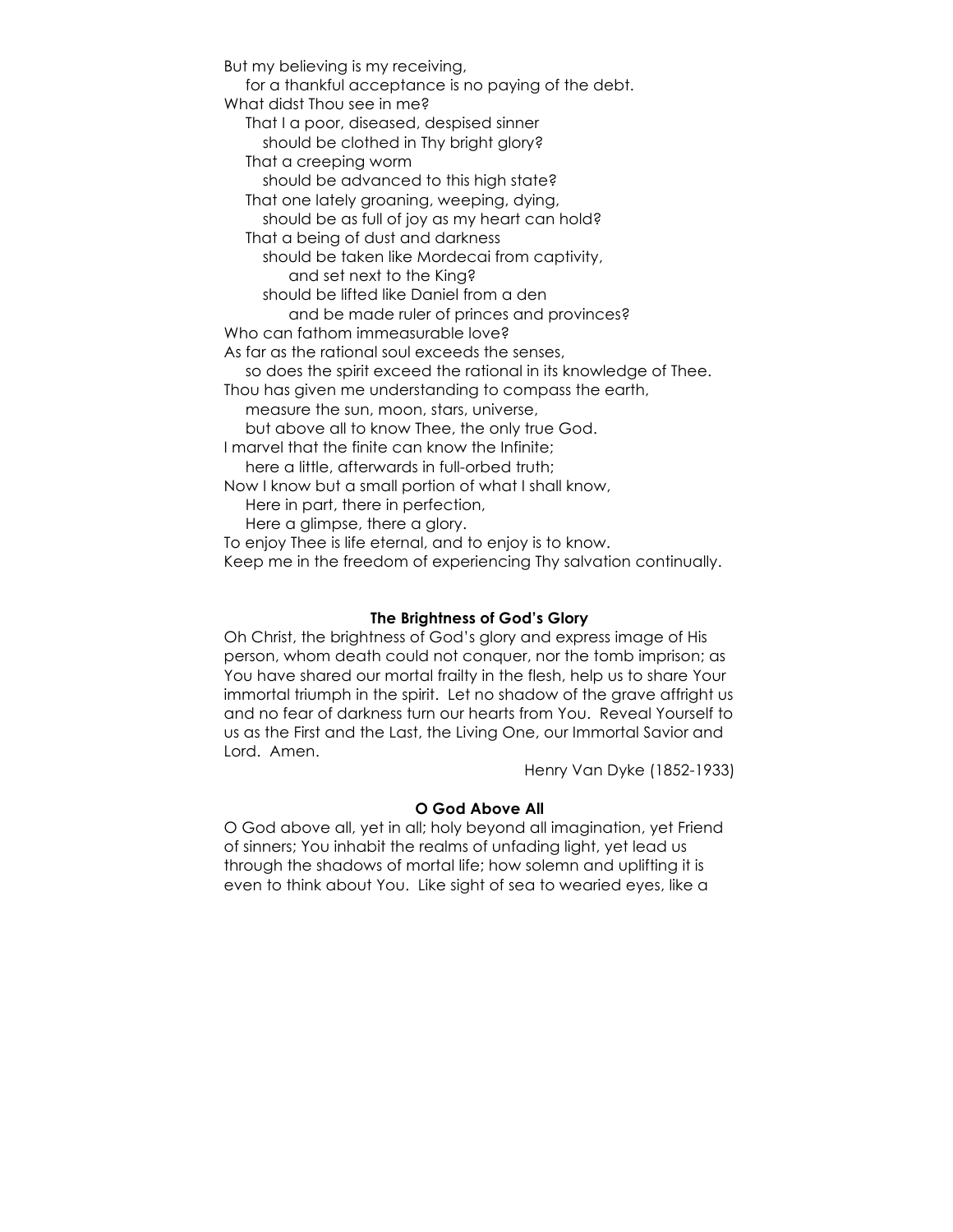walled-in garden to the troubled mind, like home to wanderer, like a strong tower to a soul pursued; so to us is the sound of Your Name.

 But greater still to feel You in our heart; like a river glorious, cleansing, healing, bringing life; like a song victorious, comforting our sadness, banishing our care; like a voice calling us to battle, urging us beyond ourselves.

 But greater far to know You as our Father, as dear as You are near; and ourselves born of Your love, made in Your image, cared for through all our days, never beyond Your sight, never out of Your thought.

W.E. Orchard (1877-1955)

#### **The Day of Resurrection!**

The day of Resurrection! Earth, tell it out abroad, The Passover of gladness, The Passover of God. From death to life eternal, From this world to the sky, Our Christ has brought us over, With hymns of victory.

St. John of Damascus (675-749)

#### **Our Eternal Inheritance**

Grant, Almighty God, since we have already entered in hope upon the threshold of our eternal inheritance, and know that there is a mansion for us in Heaven since Christ, our head and the first fruits of our salvation, has been received there; grant that we may proceed more and more in the way of Your holy calling until at length we reach the goal and so enjoy the eternal glory of which You have given us a taste in this world, by the same Christ our Lord.

John Calvin (1509-1564)

#### **You Will Make All Things Work Together**

I thank You, O God, for the relief and satisfaction of mind that come with the firm assurance that You govern the world; for the patience and resignation to Your providence that are afforded as I reflect that even the tumultuous and irregular actions of the sinful are, nevertheless, under Your direction, who are wise, good, and omnipotent, and have promised to make all things work together for good to those who love You.

Susanna Wesley (1669-1742)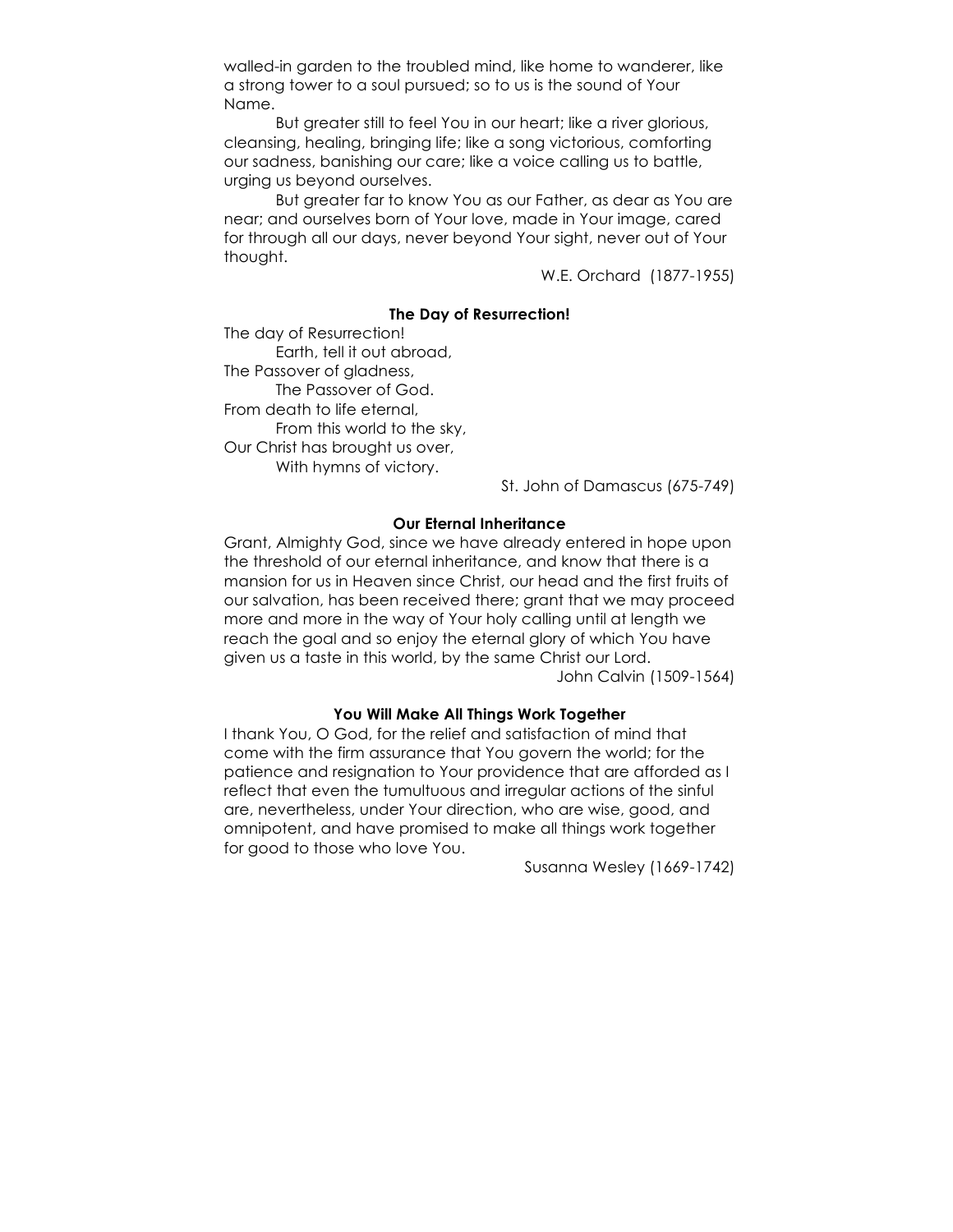#### **Heaven Desired**

O my Lord,

May I arrive where means of grace cease

And I need no more to fast, pray, weep, watch,

 Be tempted, attend preaching and sacrament; Where nothing defiles,

Where is no grief, sorrow, sin, death, separation, tears, pale face, languid body, aching joints, feeble infancy, decrepit age, peccant humours, pining sickness, gripping fears, consuming cares; Where is personal completeness;

 Where the more perfect the sight the more beautiful the object, The more perfect the appetite the sweeter the food,

The more musical the ear the more pleasant the melody,

The more complete the soul the more happy its joys,

Where is full knowledge of Thee.

Here I am an ant, and as I view a nest of ants

So dost Thou view me and my fellow-creatures;

But as an ant knows not me, my nature, my thoughts,

So here I cannot know Thee clearly,

But there I shall be near Thee,

Dwell with Thy family,

Stand in Thy presence chamber,

Be an heir of Thy Kingdom,

As the spouse of Christ,

As a member of His body

One with Him who is one with Thee,

And exercise all my powers of body and soul

In the enjoyment of Thee.

As praise in the mouth of Thy saints is comely,

So teach me to exercise this divine gift,

When I pray, read, hear, see, do,

In the presence of people and of my enemies,

As I hope to praise Thee eternally hereafter.

## Contemplative Prayers

The purpose of these prayers is to listen, to anticipate hearing from God. Be still, take time, as you repeat the thoughts of each prayer in your mind and heart.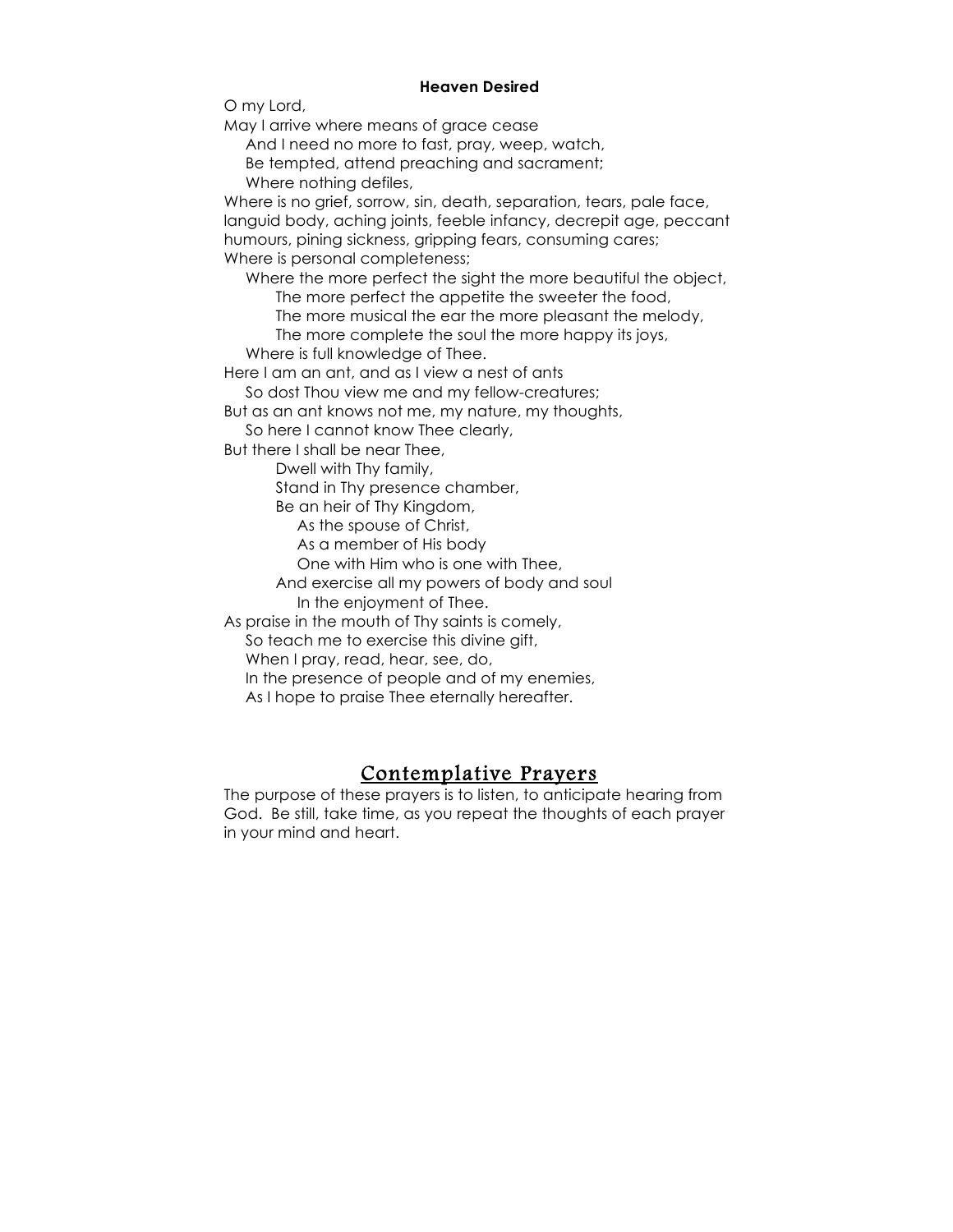#### **The Presence of God**

I reflect for a moment on God's presence around me and in me. Creator of the universe, the sun and the moon, the earth, every molecule, every atom, everything that is: God is in every beat of my heart. God is with me, now.

#### **Conversation**

Do I notice myself reacting as I pray with the Word of God? Do I feel challenged, comforted, angry? Imagining Jesus sitting or standing by me, I speak out my feelings, as one trusted friend to another.

#### **Freedom**

I will ask God's help, to be free from my own preoccupations, to be open to God in this time of prayer, to come to love and serve God more.

#### **The Presence of God**

*"The world is charged with the grandeur of God"* (*G.M. Hopkins*) I dwell for a moment on the presence of God around me, in every part of my body, and deep within my being.

#### **Consciousness**

How do I find myself today? Where am I with God? Do I have something to be grateful for? Then I give thanks. Is there something I am sorry for? Then I ask forgiveness.

## Discipling Your Family through Lent

Use these weeks of Lent as an opportunity to talk to your children about fasting. Read and discuss some times in the Bible when people fasted, especially Jesus, and ask questions like, "Why did He fast?" "What did He do?" "Should we ever fast?" Share with your children what you are fasting towards or away from and encourage them to ask questions. If you think your children understand, and they show a desire to participate, ask them if they would like to fast.